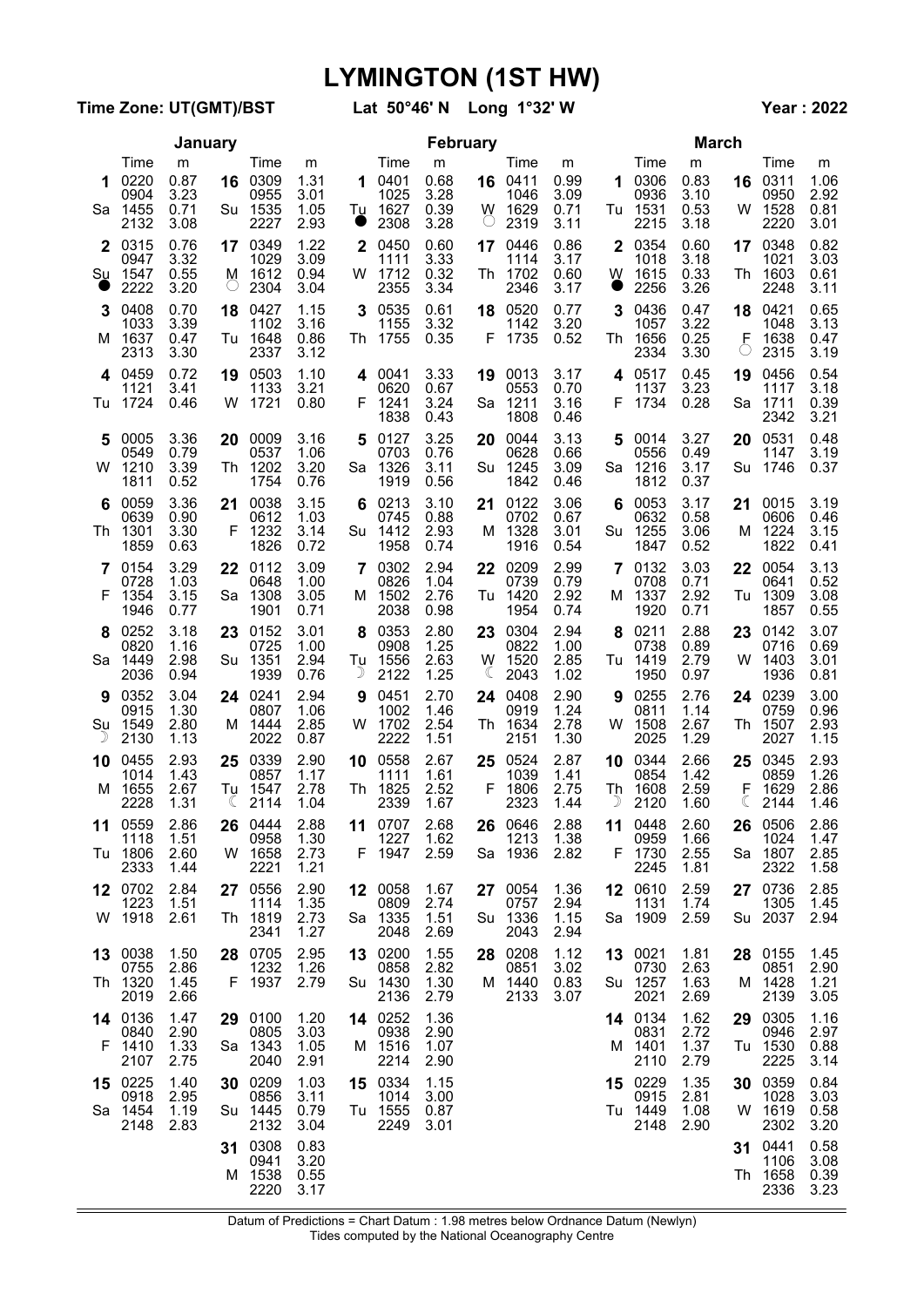Time Zone: UT(GMT)/BST

Lat 50°46' N Long 1°32' W

**Year: 2022** 

|          |                                    | April                        |               |                                    | <b>May</b>                   |        |                                    |                              |                                                  |                                    |                              | June                     |                                    |                              |               |                                    |                              |  |
|----------|------------------------------------|------------------------------|---------------|------------------------------------|------------------------------|--------|------------------------------------|------------------------------|--------------------------------------------------|------------------------------------|------------------------------|--------------------------|------------------------------------|------------------------------|---------------|------------------------------------|------------------------------|--|
|          | Time                               | m                            |               | Time                               | m                            |        | Time                               | m                            |                                                  | Time                               | m                            |                          | Time                               | m                            |               | Time                               | m                            |  |
| F        | 0518<br>1140<br>1733               | 0.44<br>3.12<br>0.34         | 16<br>Sa      | 0450<br>1119<br>1705<br>2340       | 0.56<br>3.09<br>0.48<br>3.22 | 1.     | 0527<br>1155<br>Su 1741            | 0.55<br>3.04<br>0.66         | м<br>$\left(\begin{array}{c} \end{array}\right)$ | 16 0459<br>1128<br>1717<br>2346    | 0.49<br>3.16<br>0.57<br>3.30 | 1                        | 0022<br>0607<br>W 1253<br>1823     | 3.10<br>0.85<br>3.05<br>1.17 | 16            | 0011<br>0611<br>Th 1253<br>1839    | 3.34<br>0.50<br>3.30<br>0.81 |  |
| 2<br>Sa  | 0010<br>0554<br>1215<br>1809       | 3.23<br>0.42<br>3.13<br>0.39 | 17            | 0527<br>1150<br>Su 1744            | 0.45<br>3.17<br>0.43         |        | 2 0014<br>0559<br>M 1230<br>1814   | 3.14<br>0.60<br>3.05<br>0.79 | 17<br>Tu                                         | 0542<br>1209<br>1803               | 0.46<br>3.23<br>0.61         | $\mathbf{2}^-$<br>Th     | 0056<br>0639<br>1332<br>1857       | 3.09<br>0.92<br>3.06<br>1.28 |               | 17 0103<br>0700<br>F 1349<br>1930  | 3.34<br>0.56<br>3.33<br>0.92 |  |
| 3<br>Su  | 0043<br>0628<br>1251<br>1843       | 3.19<br>0.47<br>3.10<br>0.51 |               | 18 0012<br>0606<br>M 1225<br>1824  | 3.26<br>0.41<br>3.21<br>0.45 |        | 3 0046<br>0631<br>Tu 1306<br>1845  | 3.10<br>0.70<br>3.04<br>0.94 | 18<br>W                                          | 0026<br>0625<br>1258<br>1849       | 3.32<br>0.49<br>3.25<br>0.72 | 3<br>F.                  | 0130<br>0709<br>1410<br>1931       | 3.05<br>1.01<br>3.04<br>1.38 |               | 18 0157<br>0750<br>Sa 1451<br>2025 | 3.28<br>0.66<br>3.32<br>1.05 |  |
| M        | 4 0117<br>0701<br>1328<br>1915     | 3.12<br>0.57<br>3.04<br>0.67 | 19            | 0048<br>0644<br>Tu 1308<br>1903    | 3.26<br>0.43<br>3.20<br>0.54 |        | 4 0119<br>0700<br>W 1345<br>1915   | 3.05<br>0.82<br>3.00<br>1.11 | 19<br>Th                                         | 0114<br>0709<br>1353<br>1936       | 3.30<br>0.58<br>3.25<br>0.89 |                          | 4 0207<br>0743<br>Sa 1453<br>2012  | 2.98<br>1.12<br>2.99<br>1.48 | 19            | 0256<br>0842<br>Su 1555<br>2123    | 3.18<br>0.80<br>3.27<br>1.18 |  |
| 5.<br>Tu | 0152<br>0731<br>1405<br>1943       | 3.01<br>0.71<br>2.95<br>0.87 |               | 20 0130<br>0722<br>W 1358<br>1944  | 3.22<br>0.53<br>3.16<br>0.72 | Th.    | 5 0153<br>0730<br>1425<br>1947     | 2.98<br>0.97<br>2.95<br>1.30 | 20<br>F                                          | 0208<br>0755<br>1456<br>2028       | 3.23<br>0.75<br>3.22<br>1.11 | 5.<br>Su                 | 0249<br>0822<br>1542<br>2100       | 2.89<br>1.22<br>2.93<br>1.56 | 20<br>м       | 0400<br>0939<br>1703<br>2226       | 3.05<br>0.96<br>3.19<br>1.30 |  |
| 6<br>w   | 0228<br>0759<br>1447<br>2012       | 2.91<br>0.89<br>2.86<br>1.12 | 21.<br>Th     | 0223<br>0802<br>1457<br>2029       | 3.15<br>0.72<br>3.11<br>0.99 |        | 6 0232<br>0759<br>F 1510<br>2025   | 2.90<br>1.16<br>2.89<br>1.51 | 21<br>Sa                                         | 0311<br>0848<br>1608<br>2130       | 3.14<br>0.96<br>3.17<br>1.33 | M                        | 6 0338<br>0909<br>1639<br>2158     | 2.78<br>1.32<br>2.86<br>1.61 | 21<br>Tu<br>∖ | 0508<br>1042<br>1813<br>2334       | 2.91<br>1.11<br>3.12<br>1.37 |  |
| 7<br>Th  | 0307<br>0827<br>1534<br>2047       | 2.81<br>1.13<br>2.77<br>1.41 | F.            | 22 0322<br>0850<br>1607<br>2128    | 3.07<br>0.99<br>3.04<br>1.30 |        | 7 0316<br>0839<br>Sa 1606<br>2118  | 2.81<br>1.37<br>2.82<br>1.71 | 22<br>Su<br>€                                    | 0419<br>0950<br>1727<br>2244       | 3.03<br>1.17<br>3.14<br>1.49 | $\mathbf{7}$<br>Tu<br>)) | 0438<br>1008<br>1744<br>2304       | 2.69<br>1.38<br>2.82<br>1.59 | 22<br>W       | 0620<br>1150<br>1921               | 2.80<br>1.23<br>3.07         |  |
| 8<br>F   | 0353<br>0907<br>1631<br>2141       | 2.72<br>1.41<br>2.70<br>1.70 | 23<br>Sa<br>ℚ | 0431<br>0953<br>1732<br>2247       | 2.98<br>1.27<br>3.00<br>1.55 | 8      | 0411<br>0934<br>Su 1715<br>2230    | 2.71<br>1.55<br>2.77<br>1.82 | 23<br>м                                          | 0536<br>1107<br>1846               | 2.92<br>1.31<br>3.12         | 8<br>W                   | 0547<br>1116<br>1850               | 2.62<br>1.38<br>2.82         | 23<br>Th      | 0042<br>0733<br>1258<br>2021       | 1.38<br>2.74<br>1.29<br>3.04 |  |
| 9<br>Sa  | 0451<br>1007<br>1750<br>2304       | 2.64<br>1.65<br>2.65<br>1.88 |               | 24 0554<br>1118<br>Su 1904         | 2.89<br>1.45<br>3.01         | 9<br>൰ | 0522<br>1049<br>M 1835<br>2354     | 2.63<br>1.63<br>2.75<br>1.78 | 24                                               | 0006<br>0657<br>Tu 1227<br>2000    | 1.53<br>2.86<br>1.34<br>3.13 | 9                        | 0013<br>0659<br>Th 1224<br>1951    | 1.49<br>2.61<br>1.31<br>2.86 | 24<br>F.      | 0144<br>0838<br>1358<br>2110       | 1.32<br>2.74<br>1.29<br>3.02 |  |
| 10<br>Su | 0612<br>1135<br>1924               | 2.58<br>1.76<br>2.66         | 25            | 0021<br>0723<br>M 1252<br>2026     | 1.61<br>2.86<br>1.43<br>3.08 | 10     | 0643<br>1211<br>Tu 1948            | 2.59<br>1.57<br>2.78         | 25<br>W                                          | 0122<br>0812<br>1340<br>2058       | 1.43<br>2.84<br>1.26<br>3.15 | 10                       | 0115<br>0804<br>F 1327<br>2042     | 1.32<br>2.66<br>1.17<br>2.94 | 25            | 0237<br>0930<br>Sa 1451<br>2151    | 1.23<br>2.76<br>1.26<br>3.01 |  |
| 11       | 0041<br>0740<br>M 1308<br>2039     | 1.85<br>2.59<br>1.66<br>2.73 |               | 26 0146<br>0838<br>Tu 1412<br>2124 | 1.46<br>2.89<br>1.23<br>3.15 |        | 11 0110<br>0757<br>W 1325<br>2045  | 1.60<br>2.61<br>1.38<br>2.84 |                                                  | 26 0225<br>0910<br>Th 1440<br>2142 | 1.24<br>2.85<br>1.11<br>3.14 | 11                       | 0210<br>0858<br>Sa 1422<br>2125    | 1.11<br>2.76<br>1.01<br>3.04 |               | 26 0322<br>1013<br>Su 1535<br>2224 | 1.12<br>2.80<br>1.23<br>3.00 |  |
|          | 12 0159<br>0849<br>Tu 1419<br>2132 | 1.64<br>2.65<br>1.40<br>2.82 |               | 27 0252<br>0933<br>W 1511<br>2207  | 1.19<br>2.93<br>0.97<br>3.18 |        | 12 0210<br>0854<br>Th 1422<br>2128 | 1.33<br>2.69<br>1.13<br>2.93 |                                                  | 27 0314<br>0954<br>F 1527<br>2217  | 1.04<br>2.87<br>0.98<br>3.12 |                          | 12 0259<br>0943<br>Su 1514<br>2204 | 0.89<br>2.88<br>0.87<br>3.14 |               | 27 0400<br>1051<br>M 1616<br>2257  | 1.02<br>2.85<br>1.20<br>3.01 |  |
|          | 13 0255<br>0939<br>W 1511<br>2212  | 1.33<br>2.74<br>1.10<br>2.91 |               | 28 0341<br>1015<br>Th 1556<br>2242 | 0.90<br>2.96<br>0.73<br>3.19 |        | 13 0257<br>0938<br>F 1509<br>2204  | 1.03<br>2.79<br>0.89<br>3.04 |                                                  | 28 0353<br>1031<br>Sa 1605<br>2248 | 0.87<br>2.89<br>0.91<br>3.10 |                          | 13 0346<br>1028<br>M 1604<br>2243  | 0.71<br>3.00<br>0.76<br>3.23 |               | 28 0438<br>1129<br>Tu 1654<br>2330 | 0.96<br>2.92<br>1.20<br>3.04 |  |
|          | 14 0339<br>1017<br>Th 1553<br>2244 | 1.01<br>2.85<br>0.81<br>3.02 |               | 29 0421<br>1049<br>F 1634<br>2313  | 0.68<br>2.99<br>0.60<br>3.18 |        | 14 0338<br>1014<br>Sa 1550<br>2236 | 0.78<br>2.92<br>0.70<br>3.14 |                                                  | 29 0428<br>1105<br>Su 1639<br>2318 | 0.78<br>2.92<br>0.91<br>3.09 | Ő                        | 14 0435<br>1112<br>Tu 1655<br>2325 | 0.58<br>3.12<br>0.72<br>3.30 |               | 29 0514<br>1207<br>W 1731          | 0.92<br>3.00<br>1.21         |  |
| F.       | 15 0415<br>1050<br>1629<br>2312    | 0.75<br>2.97<br>0.60<br>3.13 | ♥             | 30 0455<br>1122<br>Sa 1707<br>2343 | 0.56<br>3.02<br>0.59<br>3.16 |        | 15 0417<br>1050<br>Su 1633<br>2308 | 0.60<br>3.05<br>0.60<br>3.24 |                                                  | 30 0501<br>1139<br>M 1713<br>2349  | 0.76<br>2.97<br>0.97<br>3.09 |                          | 15 0523<br>1200<br>W 1747          | 0.51<br>3.23<br>0.74         | 30            | 0005<br>0549<br>Th 1244<br>1808    | 3.09<br>0.91<br>3.07<br>1.24 |  |
|          |                                    |                              |               |                                    |                              |        |                                    |                              |                                                  | 31 0534<br>1217<br>Tu 1749         | 0.79<br>3.02<br>1.06         |                          |                                    |                              |               |                                    |                              |  |

Datum of Predictions = Chart Datum : 1.98 metres below Ordnance Datum (Newlyn)<br>Tides computed by the National Oceanography Centre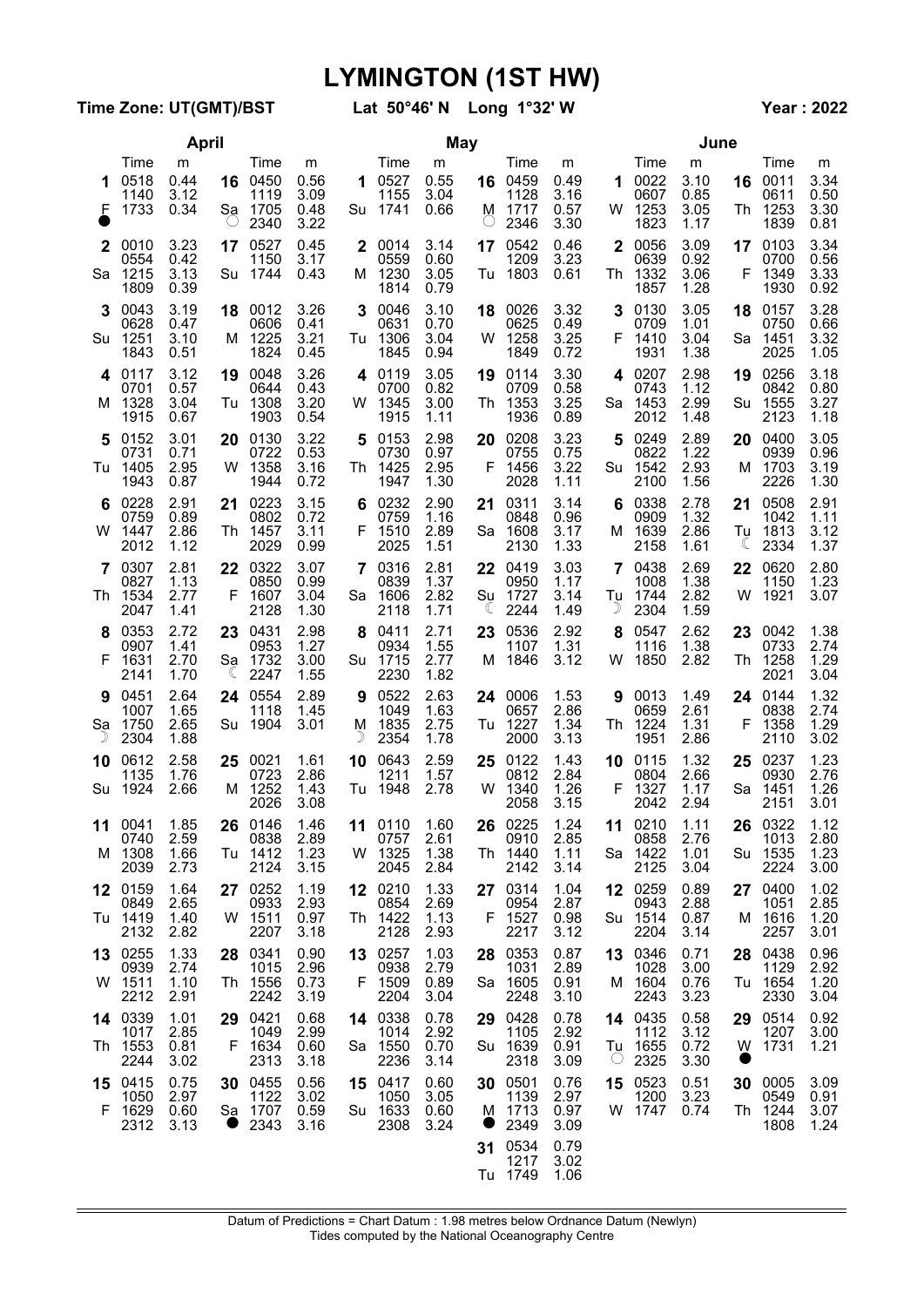Time Zone: UT(GMT)/BST

Lat 50°46' N Long 1°32' W

**Year: 2022** 

|          |                                    | July                         |                       |                                    |                              |                     |                                    | <b>August</b>                |              | <b>September</b>                   |                              |                                                         |                                    |                              |          |                                    |                              |
|----------|------------------------------------|------------------------------|-----------------------|------------------------------------|------------------------------|---------------------|------------------------------------|------------------------------|--------------|------------------------------------|------------------------------|---------------------------------------------------------|------------------------------------|------------------------------|----------|------------------------------------|------------------------------|
|          | Time                               | m                            |                       | Time                               | m                            |                     | Time                               | m                            |              | Time                               | m                            |                                                         | Time                               | m                            |          | Time                               | m                            |
| 1<br>F.  | 0039<br>0623<br>1320<br>1843       | 3.12<br>0.92<br>3.12<br>1.26 | 16<br>Sa              | 0049<br>0649<br>1338<br>1919       | 3.35<br>0.42<br>3.39<br>0.77 |                     | 1 0122<br>0713<br>M 1400<br>1936   | 3.10<br>0.73<br>3.11<br>0.98 | 16<br>Tu     | 0204<br>0801<br>1450<br>2030       | 3.16<br>0.46<br>3.22<br>0.75 |                                                         | 1 0202<br>0753<br>Th 1438<br>2016  | 2.99<br>0.64<br>3.02<br>0.82 | F.       | 16 0304<br>0839<br>1535<br>2103    | 2.86<br>1.01<br>2.88<br>1.13 |
| 2        | 0112<br>0655<br>Sa 1356<br>1920    | 3.11<br>0.94<br>3.11<br>1.27 | 17 <sup>7</sup>       | 0140<br>0738<br>Su 1432<br>2011    | 3.30<br>0.48<br>3.36<br>0.85 |                     | 2 0153<br>0746<br>Tu 1435<br>2011  | 3.01<br>0.72<br>3.03<br>0.97 | W            | 17 0253<br>0844<br>1540<br>2114    | 3.00<br>0.65<br>3.06<br>0.91 | F.                                                      | 2 0249<br>0827<br>1527<br>2054     | 2.91<br>0.81<br>2.97<br>1.00 | 17<br>Sa | 0355<br>0916<br>1625<br>2146       | 2.74<br>1.35<br>2.77<br>1.42 |
| 3        | 0146<br>0729<br>Su 1431<br>1957    | 3.05<br>0.95<br>3.06<br>1.27 | M                     | 18 0233<br>0826<br>1528<br>2101    | 3.19<br>0.59<br>3.28<br>0.95 |                     | 3 0233<br>0819<br>W 1517<br>2048   | 2.90<br>0.75<br>2.95<br>1.00 | Th           | 18 0347<br>0924<br>1632<br>2156    | 2.84<br>0.90<br>2.91<br>1.13 | Sa                                                      | 3 0346<br>0909<br>1626<br>2145     | 2.85<br>1.08<br>2.93<br>1.25 | 18<br>Su | 0458<br>1011<br>1727<br>2249       | 2.66<br>1.69<br>2.69<br>1.67 |
| M        | 4 0222<br>0806<br>1511<br>2037     | 2.95<br>0.97<br>2.99<br>1.28 | 19                    | 0330<br>0916<br>Tu 1626<br>2155    | 3.03<br>0.74<br>3.15<br>1.07 |                     | 4 0320<br>0856<br>Th 1607<br>2130  | 2.82<br>0.86<br>2.90<br>1.11 | 19<br>F<br>☾ | 0443<br>1008<br>1730<br>2246       | 2.70<br>1.20<br>2.80<br>1.37 | 4                                                       | 0455<br>1011<br>Su 1738<br>2257    | 2.80<br>1.38<br>2.90<br>1.45 | 19       | 0623<br>1134<br>M 1846             | 2.64<br>1.92<br>2.67         |
| 5<br>Tu  | 0306<br>0845<br>1558<br>2123       | 2.84<br>1.02<br>2.91<br>1.30 | W<br>€                | 20 0430<br>1007<br>1728<br>2250    | 2.87<br>0.94<br>3.02<br>1.22 | F                   | 5 0417<br>0941<br>1707<br>2223     | 2.75<br>1.04<br>2.88<br>1.26 | 20<br>Sa     | 0549<br>1105<br>1833<br>2351       | 2.61<br>1.51<br>2.74<br>1.56 | 5.<br>M                                                 | 0624<br>1140<br>1900               | 2.78<br>1.58<br>2.89         | Tu       | 20 0016<br>0759<br>1309<br>2008    | 1.79<br>2.70<br>1.95<br>2.70 |
| 6<br>w   | 0358<br>0931<br>1654<br>2214       | 2.75<br>1.08<br>2.86<br>1.33 | 21                    | 0534<br>1102<br>Th 1830<br>2349    | 2.73<br>1.17<br>2.93<br>1.35 | 6                   | 0523<br>1039<br>Sa 1814<br>2330    | 2.71<br>1.25<br>2.88<br>1.37 | 21<br>Su     | 0711<br>1221<br>1943               | 2.60<br>1.73<br>2.73         | 6.<br>Tu                                                | 0031<br>0801<br>1317<br>2019       | 1.48<br>2.84<br>1.54<br>2.94 |          | 21 0140<br>0907<br>W 1423<br>2109  | 1.70<br>2.81<br>1.78<br>2.77 |
| 7<br>Th  | 0458<br>1024<br>1755<br>2315       | 2.68<br>1.17<br>2.84<br>1.36 | 22 <sub>2</sub><br>F. | 0643<br>1203<br>1933               | 2.65<br>1.37<br>2.88         |                     | 7 0641<br>1156<br>Su 1925          | 2.71<br>1.39<br>2.91         | м            | 22 0107<br>0834<br>1342<br>2048    | 1.64<br>2.66<br>1.78<br>2.77 | W                                                       | 7 0159<br>0914<br>1438<br>2120     | 1.29<br>2.98<br>1.31<br>3.03 | Th       | 22 0245<br>0955<br>1517<br>2154    | 1.47<br>2.91<br>1.50<br>2.85 |
| 8<br>F.  | 0606<br>1125<br>1900               | 2.65<br>1.24<br>2.87         | 23                    | 0052<br>0758<br>Sa 1310<br>2031    | 1.43<br>2.64<br>1.50<br>2.87 |                     | 8 0049<br>0804<br>M 1320<br>2030   | 1.35<br>2.76<br>1.37<br>2.97 | 23<br>Tu     | 0216<br>0937<br>1448<br>2139       | 1.56<br>2.76<br>1.67<br>2.83 | 8<br>Th                                                 | 0308<br>1005<br>1539<br>2207       | 0.96<br>3.12<br>0.98<br>3.12 | 23<br>F. | 0333<br>1032<br>1600<br>2231       | 1.19<br>3.01<br>1.21<br>2.94 |
| 9        | 0019<br>0717<br>Sa 1234<br>2000    | 1.32<br>2.67<br>1.25<br>2.93 | 24                    | 0153<br>0903<br>Su 1414<br>2120    | 1.44<br>2.68<br>1.54<br>2.88 | 9                   | 0207<br>0914<br>Tu 1436<br>2127    | 1.19<br>2.87<br>1.21<br>3.05 | 24<br>W      | 0313<br>1023<br>1540<br>2220       | 1.38<br>2.86<br>1.48<br>2.89 | 9<br>F                                                  | 0403<br>1048<br>1630<br>2249       | 0.62<br>3.25<br>0.69<br>3.20 | 24<br>Sa | 0413<br>1104<br>1635<br>2302       | 0.92<br>3.10<br>0.96<br>3.04 |
| 10<br>Su | 0125<br>0825<br>1343<br>2053       | 1.22<br>2.74<br>1.18<br>3.01 | 25                    | 0248<br>0956<br>M 1508<br>2202     | 1.36<br>2.75<br>1.49<br>2.90 | 10                  | 0313<br>1010<br>W 1541<br>2215     | 0.92<br>3.01<br>0.98<br>3.14 | 25<br>Th     | 0400<br>1101<br>1623<br>2257       | 1.15<br>2.96<br>1.26<br>2.97 | 10<br>Sa<br>$\left(\begin{array}{c} \end{array}\right)$ | 0449<br>1128<br>1714<br>2328       | 0.36<br>3.35<br>0.50<br>3.26 | 25<br>Su | 0446<br>1131<br>1707<br>2330       | 0.72<br>3.19<br>0.78<br>3.13 |
| 11       | 0226<br>0922<br>M 1447<br>2140     | 1.04<br>2.85<br>1.05<br>3.09 |                       | 26 0337<br>1040<br>Tu 1557<br>2240 | 1.23<br>2.83<br>1.39<br>2.94 |                     | 11 0410<br>1057<br>Th 1636<br>2300 | 0.63<br>3.16<br>0.76<br>3.23 |              | 26 0440<br>1135<br>F 1659<br>2330  | 0.93<br>3.06<br>1.07<br>3.06 | 11                                                      | 0531<br>1206 3.40<br>Su 1756       | 0.24<br>0.42                 |          | 26 0519<br>1156<br>M 1740<br>2356  | 0.60<br>3.25<br>0.68<br>3.18 |
|          | 12 0324<br>1014<br>Tu 1547<br>2225 | 0.83<br>2.97<br>0.90<br>3.18 |                       | 27 0419<br>1118<br>W 1639<br>2315  | 1.08<br>2.92<br>1.28<br>3.00 | $\circlearrowright$ | 12 0501<br>1144<br>F 1727<br>2346  | 0.41<br>3.29<br>0.61<br>3.30 |              | 27 0513<br>1205<br>Sa 1734         | 0.77<br>3.15<br>0.93         |                                                         | 12 0009<br>0612<br>M 1246<br>1837  | 3.28<br>0.24<br>3.39<br>0.45 |          | 27 0552<br>1221<br>Tu 1813         | 0.55<br>3.28<br>0.62         |
|          | 13 0418<br>1104<br>W 1643<br>2311  | 0.63<br>3.11<br>0.79<br>3.27 |                       | 28 0458<br>1156<br>Th 1717<br>2350 | 0.95<br>3.01<br>1.19<br>3.07 |                     | 13 0548<br>1229<br>Sa 1815         | 0.29<br>3.39<br>0.55         |              | 28 0000<br>0546<br>Su 1231<br>1806 | 3.13<br>0.66<br>3.21<br>0.84 |                                                         | 13 0049<br>0651<br>Tu 1326<br>1917 | 3.24<br>0.34<br>3.31<br>0.54 |          | 28 0024<br>0625<br>W 1249<br>1846  | 3.19<br>0.54<br>3.26<br>0.61 |
|          | 14 0511<br>1153<br>Th 1736<br>2358 | 0.49<br>3.24<br>0.73<br>3.33 |                       | 29 0534<br>1230<br>F 1753          | 0.86<br>3.11<br>1.12         |                     | 14 0031<br>0633<br>Su 1315<br>1902 | 3.33<br>0.27<br>3.41<br>0.57 |              | 29 0026<br>0619<br>M 1256<br>1840  | 3.17<br>0.60<br>3.22<br>0.77 |                                                         | 14 0132<br>0731<br>W 1408<br>1955  | 3.14<br>0.51<br>3.18<br>0.68 |          | 29 0057<br>0658<br>Th 1322<br>1918 | 3.15<br>0.58<br>3.20<br>0.65 |
|          | 15 0600<br>1245<br>F 1829          | 0.42<br>3.34<br>0.73         |                       | 30 0022<br>0607<br>Sa 1301<br>1828 | 3.13<br>0.80<br>3.16<br>1.07 |                     | 15 0116<br>0718<br>M 1401<br>1947  | 3.28<br>0.33<br>3.35<br>0.64 |              | 30 0053<br>0651<br>Tu 1324<br>1911 | 3.14<br>0.56<br>3.17<br>0.73 |                                                         | 15 0215<br>0806<br>Th 1451<br>2030 | 3.00<br>0.73<br>3.02<br>0.87 |          | 30 0138<br>0731<br>F 1405<br>1952  | 3.09<br>0.70<br>3.14<br>0.78 |
|          |                                    |                              |                       | 31 0053<br>0640<br>Su 1330<br>1902 | 3.14<br>0.76<br>3.17<br>1.02 |                     |                                    |                              |              | 31 0124<br>0722<br>W 1357<br>1945  | 3.07<br>0.56<br>3.10<br>0.73 |                                                         |                                    |                              |          |                                    |                              |

Datum of Predictions = Chart Datum : 1.98 metres below Ordnance Datum (Newlyn)<br>Tides computed by the National Oceanography Centre